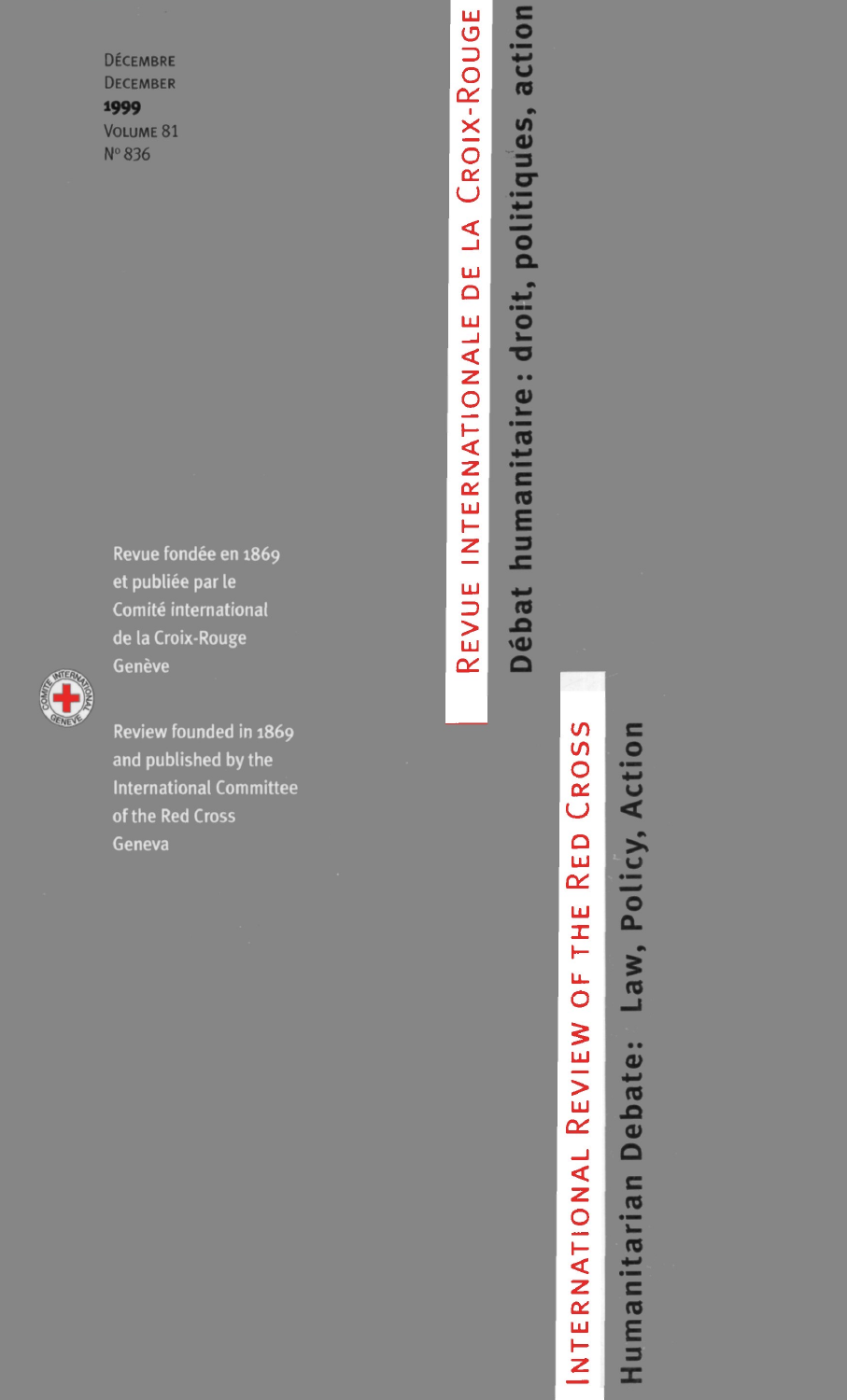#### **Mission de la Revue internationale de la Croix-Rouge**

**La Revue internationale de la Croix-Rouge est un periodique publie par le Comite international de la Croix-Rouge (CICR) qui entend favoriser la reflexion sur la politique, I'action et le droit international humanitaires et, en meme temps, renforcer le dialogue entre le CICR et les autres institutions ou personnes interessees par I'humanitaire.**

• La Revue est au service de I'analyse, de la réflexion et du dialogue sur l'humanitaire en temps de conflit arme et d'autres situations de violence collective. Elle porte une attention particulière à I'action humanitaire elle-meme, mais elle entend également contribuer à la connaissance de son histoire, à l'analyse des causes et des caractéristiques des conflits - pour mieux saisir les problèmes humanitaires qui en découlent - et à la prévention de violations du droit international humanitaire. La Revue entend stimuler un debat d'idees.

• La Revue sert de publication spécialisée sur le droit international humanitaire, rédigée à la fois pour un public academique et pour un public général. Elle cherche à promouvoir la connaissance, I'examen critique et le developpement de ce droit. Elle stimule le debat entre, notamment, le droit international humanitaire, le droit des droits de l'homme et le droit des réfugiés.

• La Revue est un vecteur de l'information, de la reflexion et du dialogue relatifs aux questions intéressant le Mouvement international de la Croix-Rouge et du Croissant-Rouge et, en particulier, a la doctrine et aux activités du Comité international de la Croix-Rouge. Ainsi la Revue entend-elle contribuer a promouvoir la cohesion au sein du Mouvement.

**La Revue s'adresse a plusieurs publics a la fois, notamment aux gouvernements, aux organisations internationales gouvernementales et non gouvernementales, aux Societes nationales de la Croix-Rouge et du Croissant-Rouge, aux milieux academiques, aux medias et a toute personne specifiquement interessee par les questions humanitaires.**

#### **Mission of the International Review of the Red Cross**

**The International Review of the Red Cross is a periodical published by the International Committee of the Red Cross (ICRC). Its aim is to promote reflection on humanitarian policy and action and on international humanitarian law, while at the same time strengthening the dialogue between the ICRC and other organizations and individuals concerned with humanitarian issues.**

• The Review is a forum for thought, analysis and dialogue on humanitarian issues in armed conflict and other situations of collective violence. While focusing particular attention on humanitarian action per se, it also strives to spread knowledge of the history of such activity, to analyse the causes and characteristics of conflicts - so as to give a clearer insight into the humanitarian problems they generate - and to contribute to the prevention of violations of international humanitarian law. The Review wishes to encourage the exchange of ideas.

• The Review is a specialized journal on international humanitarian law, intended for both an academic and a more general readership. It endeavours to promote knowledge, critical analysis and development of the law. Its also fosters the debate on such matters as the relationship between international humanitarian law, human rights law and refugee law.

**• The Review is a vector for information,** reflection and dialogue on questions pertaining to the International Red Cross and Red Crescent Movement and, in particular, on the policy and activities of the International Committee of the Red Cross. The Review thus seeks to promote cohesion within the Movement.

**The Review is intended for a wide readership, including governments, international governmental and non-governmental organizations, National Red Cross and Red Crescent Societies, academics, the media and all those interested by humanitarian issues.**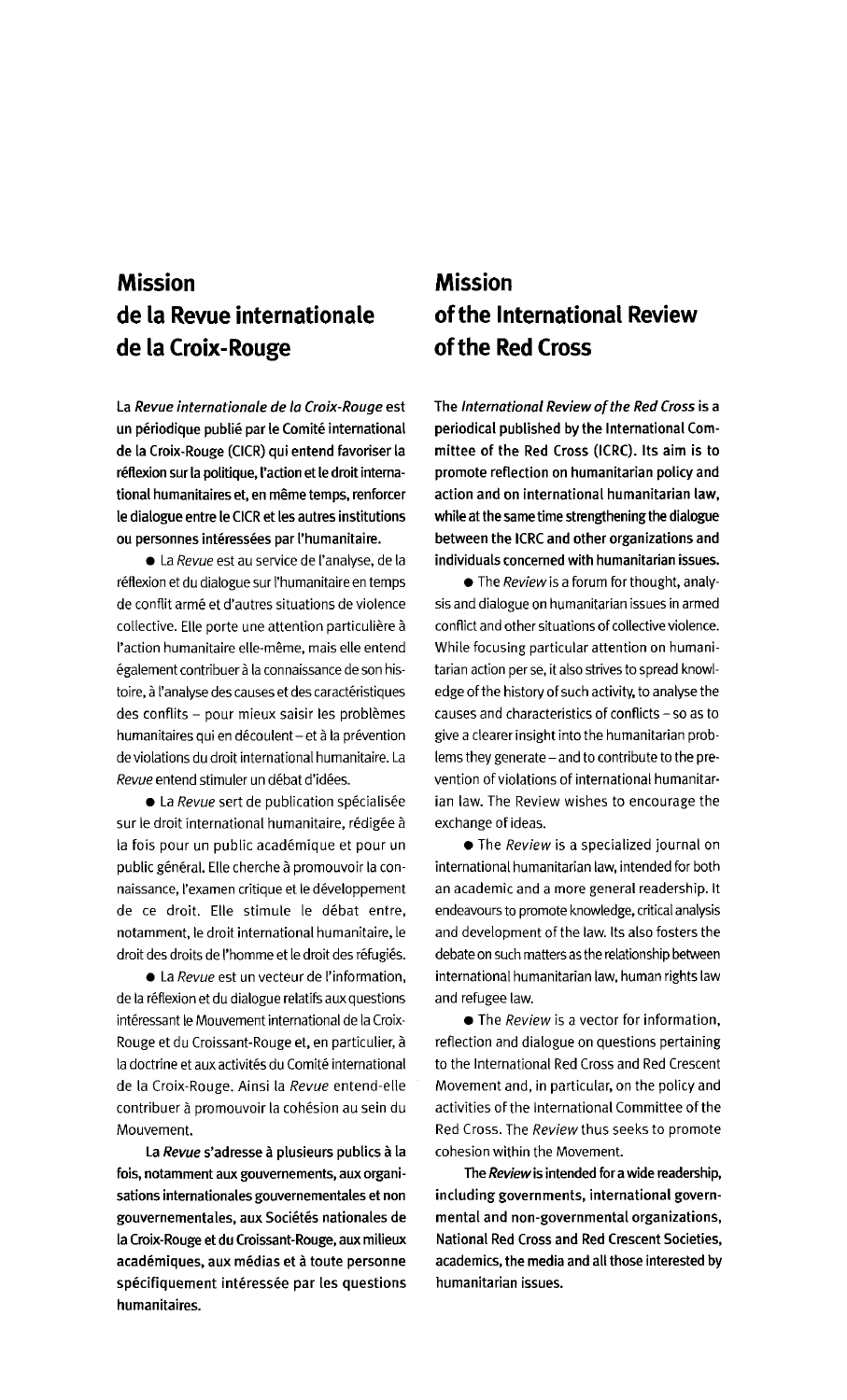**DECEMBRE** DECEMBER 1999 VOLUME 81 Nº 836

Revue fondée en 1869 et publiée par le Comité international de la Croix-Rouge Genève

Review founded in 1869 and published by the **International Committee** of the Red Cross Geneva

Débat humanitaire: droit, politiques, action REVUE INTERNATIONALE DE LA CROIX-ROUGE

## CROSS Humanitarian Debate: Law, Policy, Action INTERNATIONAL REVIEW OF THE RED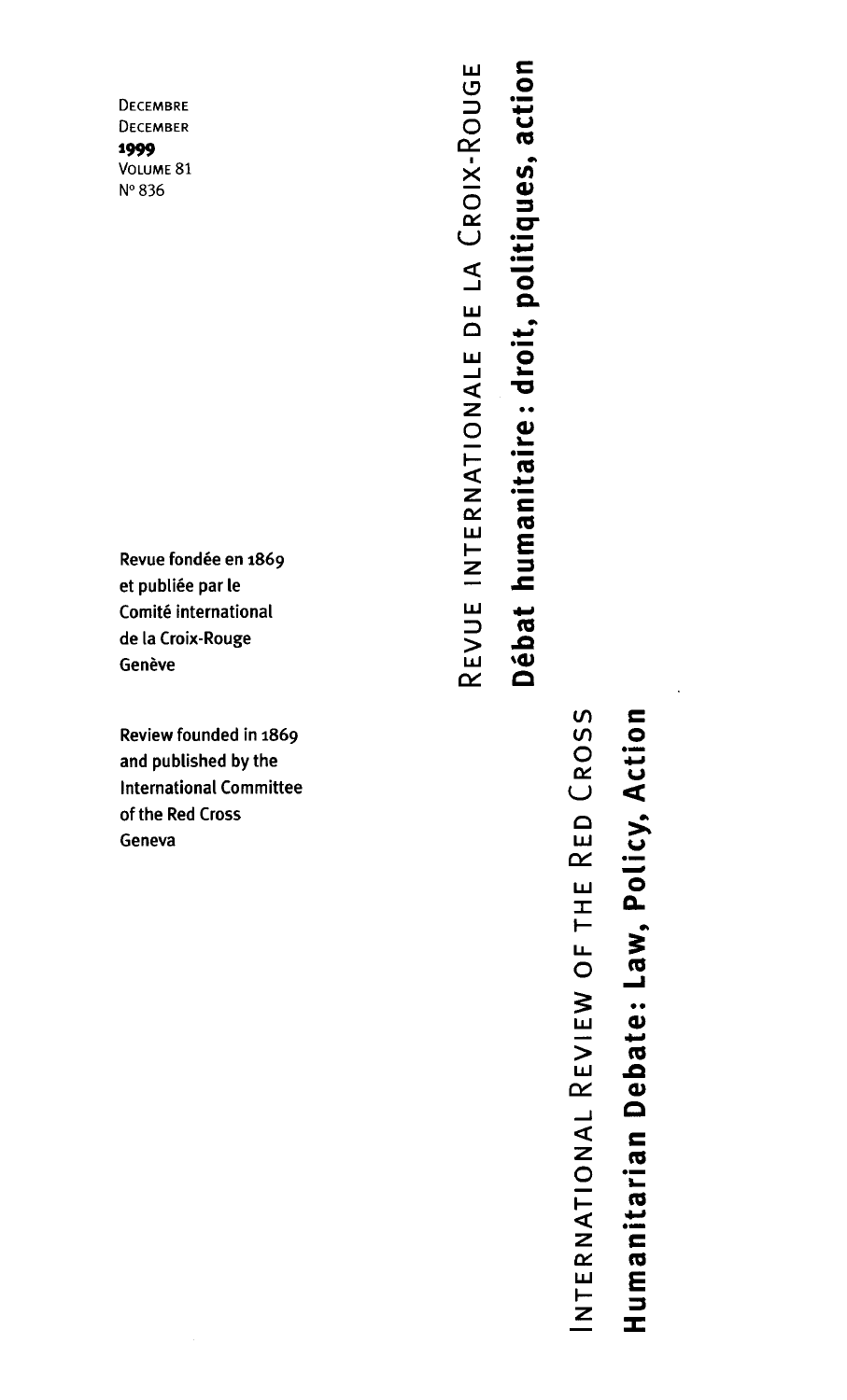## **XXVII<sup>6</sup> Conference Internationale de la Croix-Rouge et du Croissant-Rouge**

### **27th International Conference of the Red Cross and Red Crescent**

| 711 | Éditorial                                                                                                               |
|-----|-------------------------------------------------------------------------------------------------------------------------|
| 712 | A note from the Editor                                                                                                  |
|     | Même la guerre a des limites<br><b>CORNELIO SOMMARUGA</b>                                                               |
|     | <b>Significance of the Geneva Conventions</b><br>for the contemporary world<br><b>DIFTRICH SCHINDLER</b>                |
|     | The "failed State" and international law<br><b>DANIFI THÜRER</b>                                                        |
|     | <b>Economic sanctions: legal and policy constraints</b><br><b>ANNA SEGALL</b>                                           |
|     | <b>Superior orders and the International Criminal Court:</b><br>Justice delivered or justice denied<br>CHARLES GARRAWAY |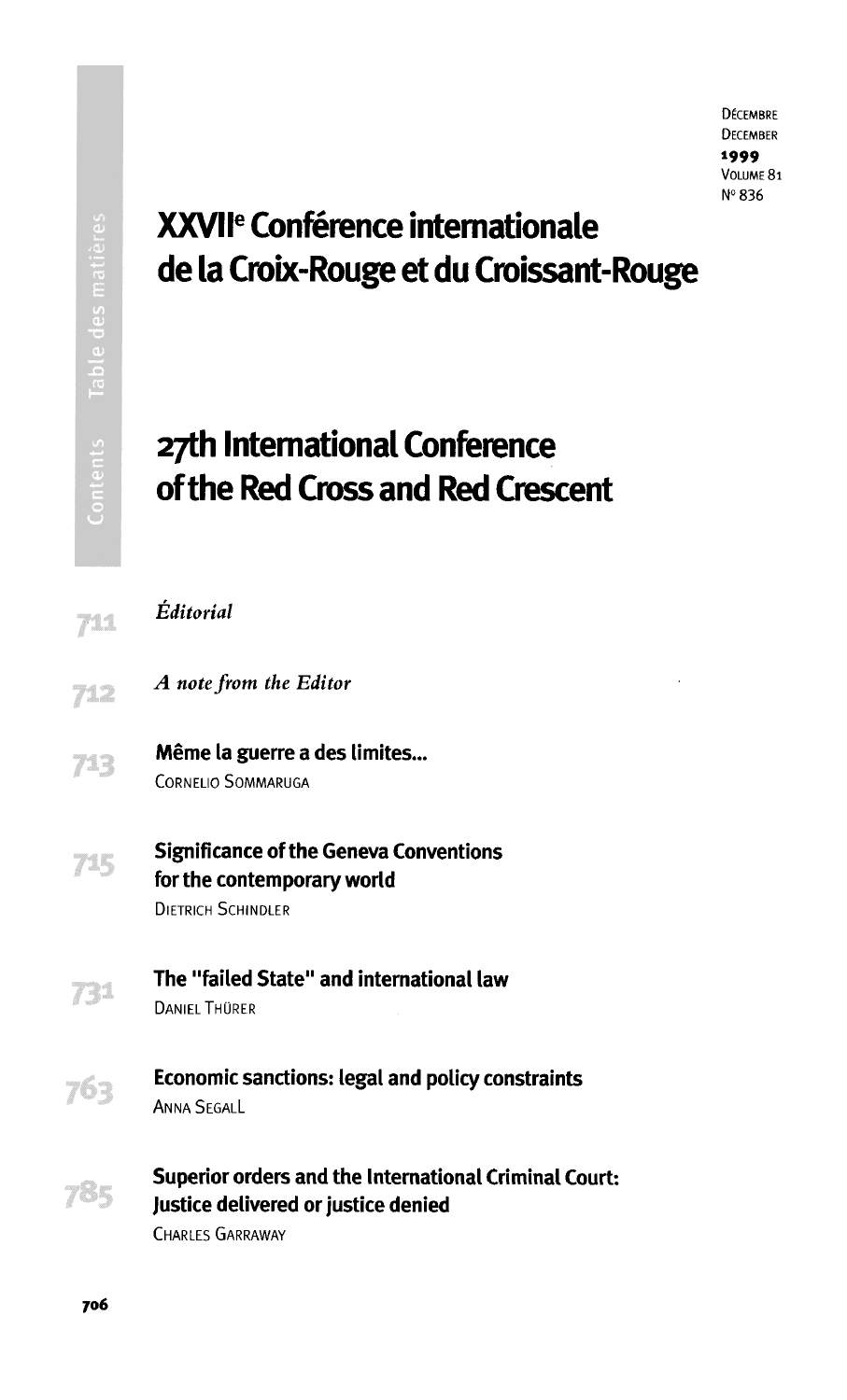

#### **705** Respect du droit international humanitaire par les forces **des Nations Unies**

ANNE RYNIKER

- **Circulaire du 6 aout 1999** 806
- **B**

**Bulletin of 6 August 1999**

XXVII<sup>e</sup> Conférence **27th International**<br>
27th Internationale Conference internationale Conference<br>
de la Croix-Rouge of the Red Cross de la Croix-Rouge of the Red Cross<br>et du Croissant-Rouge of the Red Crescent et du Croissant-Rouge

- **8 1 9 Conference internationale de la Croix-Rouge et du Croissant-Rouge: un plan d "action pour I'humanitaire** YVES SANDOZ
- **Keynote address by** LOUISE FRECHETTE, **Deputy Secretary-**830 **General of the United Nations**
- **Keynote address by DR** ASTRID **N.** HEIBERG, **President** 837 **of the International Federation of Red Cross and Red Crescent Societies**
- **Keynote address by** CORNELIO SOMMARUGA, 842 **President of the International Committee of the Red Cross**
- **XXVI le Conference internationale de la Croix-Rouge** 340 **et du Croissant-Rouge Resolutions**
- **27th International Conference of the Red Cross** 37 **and Red Crescent Resolutions**
- 903

**Le droit international humanitaire au seuil du troisieme millenaire: bilan et perspectives**

CORNELIO SOMMARUGA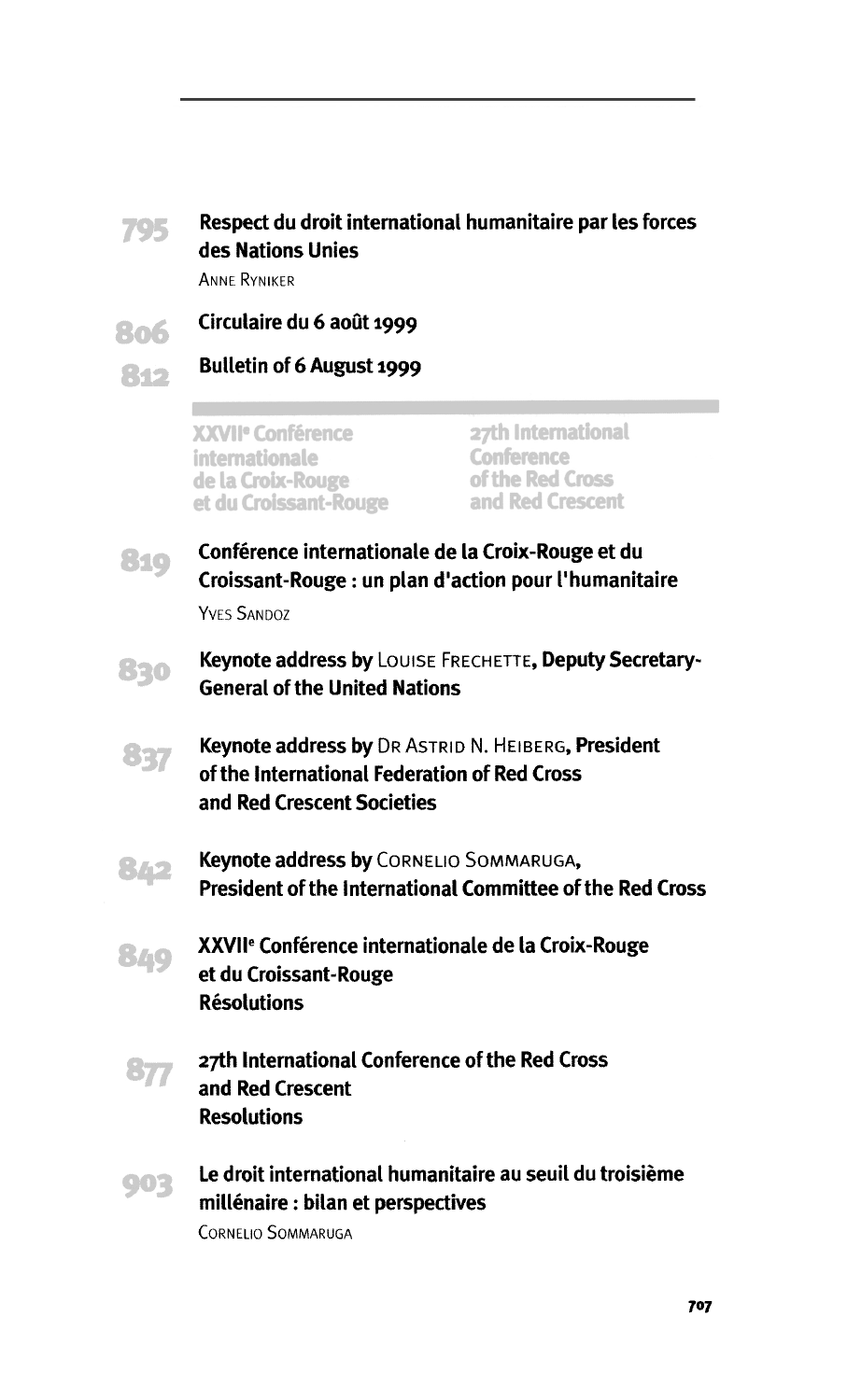#### **Croix-Rouge et** Croissant-Rouge



925

927

Conseil des Délégués, Genève 29-30 octobre 1999

Commission permanente de la Croix-Rouge et du Croissant-Rouge Election de cinq membres

Attribution de la medaille Henry Dunant

Assemblée générale de la Federation internationale des Sociétés de la Croix-Rouge et du Croissant-Rouge

Reconnaissance de la Croix-Rouge du Gabon

#### **Comité international** de la Croix-Rouge



930

Président du Comité international of the International Committee de la Croix-Rouge (1987-1999) of the Red Cross (1987 -1999)



9 3 3 Cornelio Sommaruga: la force de la conviction JACQUES FORSTER

Composition du Comite international de la Croix-Rouge

**Q42** Nouveau directeur du droit international et de la communication New director for international law and communication

#### **Faits et documents**

Ratification des Protocoles additionnels aux Conventions de Genève par la République du Nicaragua

#### Reports and documents

Ratification of the Protocols Additional to the Geneva Conventions by the Republic of Nicaragua

#### Red Cross and Red Crescent

Council of Delegates, Geneva, 29-30 October 1999

Standing Commission of the Red Cross and Red Crescent Election of five members

Henry Dunant Medals awarded

General Assembly of the International Federation of Red Cross and Red Crescent Societies

Recognition of the Gabonese Red Cross Society

#### International Committee of the Red Cross

Cornelio Sommaruga Cornelio Sommaruga President